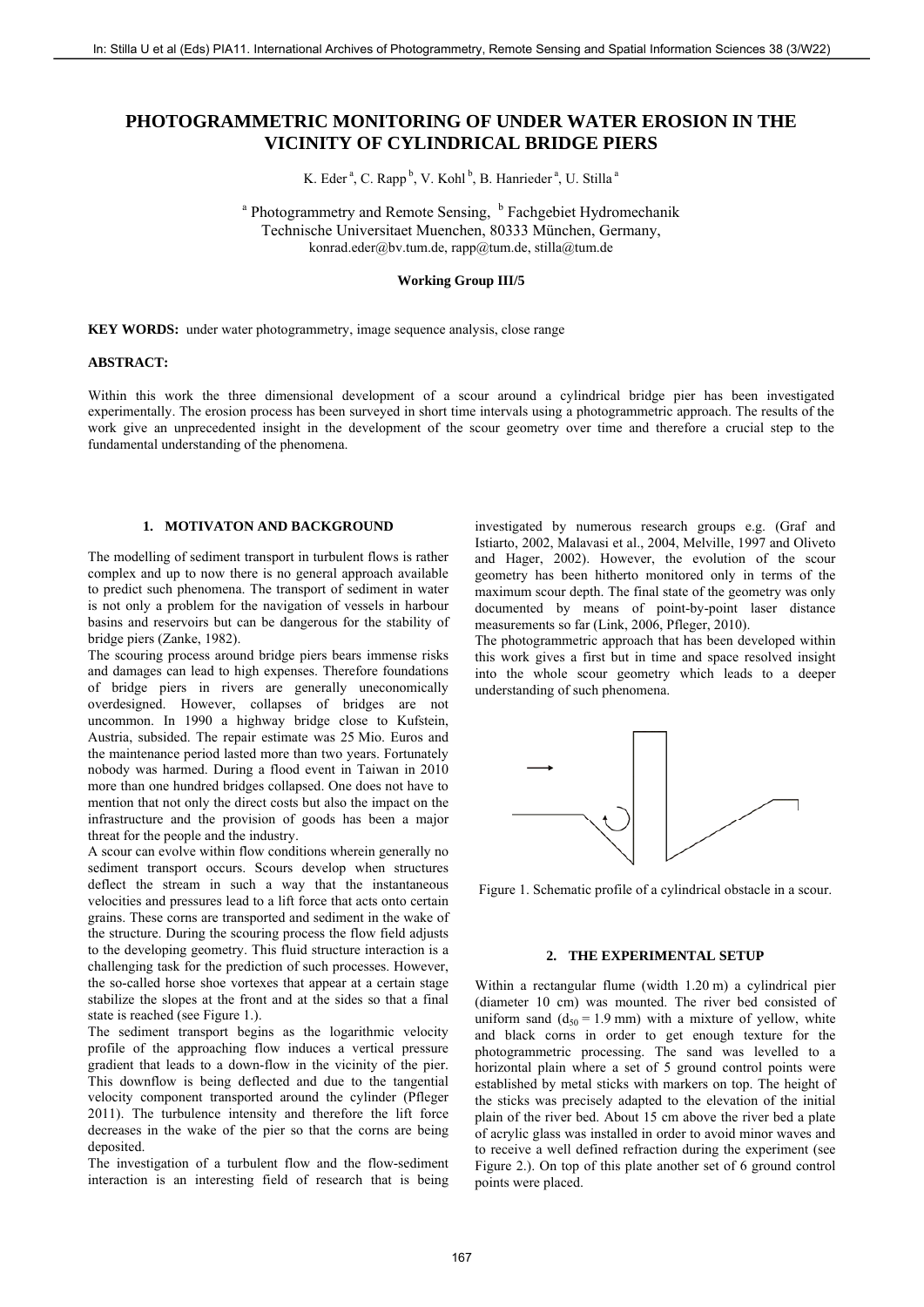

Figure 2. Schematic sketch of the experimental set up

Two digital cameras with a focal length of 24 mm were mounted approximately 2.5 meter above the channel. The used cameras are components of a Particle Image Velocimetry (PIV) system and have a detector array of 4 Megapixels. The camera configuration was calibrated by test field calibration and allows acquiring stereoscopic images taken at the same time. The challenge in this experiment was to investigate the performance of photogrammetric image matching through the plate of acrylic glass and water.

In a first step, the whole setup was imaged without water in order to determine the control points and the riverbed. We call the situation of riverbed the 0-state or "dry state". In the next step, water was flooded to a level just up to the acrylic glass. Again images were taken to study the effect of "under water" image matching. Then the water flow was activated to an extent, where the scour began to form up.

With the synchronized cameras images were taken with a 1 Hz time interval over a period of two hours. During the experiment, about 7200 image pairs were acquired and stored. According to experiences made in previous experiments 42 image pairs have been selected for further processing representing the time resolution as follows:

- Duration of experiment: 0 30 minutes: 1 minutes interval
- Duration of experiment: 30 -60 minutes: 5 minutes interval
- Duration of experiment: 60 -120 minutes: 10 minutes interval

# **3. PHOTOGRAMMETRIC PROCESSING**

#### **3.1 Preparation**

The photogrammetric processing chain was carried out with the Leica Photogrammetry Suite (LPS), Leica Geosytems, where the parameters especially for image matching had to be optimized for this special application. Precondition for any photogrammetric approach is the reconstruction of the interior and exterior orientation of the camera. The interior orientation parameters for the PIV cameras were determined by test field calibration. The results are given in table1.

| <b>Sensor name</b>   | PIV_24_left      | $PIV_24$ right   |
|----------------------|------------------|------------------|
| focal length (mm)    | 24.0180          | 24.0301          |
| $X0$ (mm)            | $-0.0356$        | 0.0654           |
| $Y0$ (mm)            | 0.0190           | 0.0291           |
| rad. distortion (A1) | $-2.2183E - 004$ | $-2.5384E - 004$ |
| (A2)                 | 1.2675E-005      | 1.0594E-005      |

Table 1. Parameters of interior orientation obtained from testfield calibration

The exterior orientation was reconstructed using the ground control points established on top of the acrylic glass plate, to ensure that there is no displacement of the image ray by acrylic glass and water. The exterior orientation was considered to be constant for the complete image sequence since the camera position did not change. For image matching a proper texture is necessary. A pre-experimental work (Hanrieder, 2010) has shown that a mixture of sand with 10% white and 20% dark particles supplies an optimal texture for image matching. Figure 3 shows a section around the pillar with the mixture of the sediment.

The selected image pairs where then imported into the LPS and assigned with the exterior orientation from the 0-state image pair. For DEM extraction different strategy parameters were tested. The best result was obtained with a modified parameter set of "rolling hills".



Figure 3. The pillar and sediment mixture at 0-state



Figure 4. Image of the left camera superimposed with matched points

The image pairs were than processed in batch mode returning about 8000 well distributed object points (Figure 4).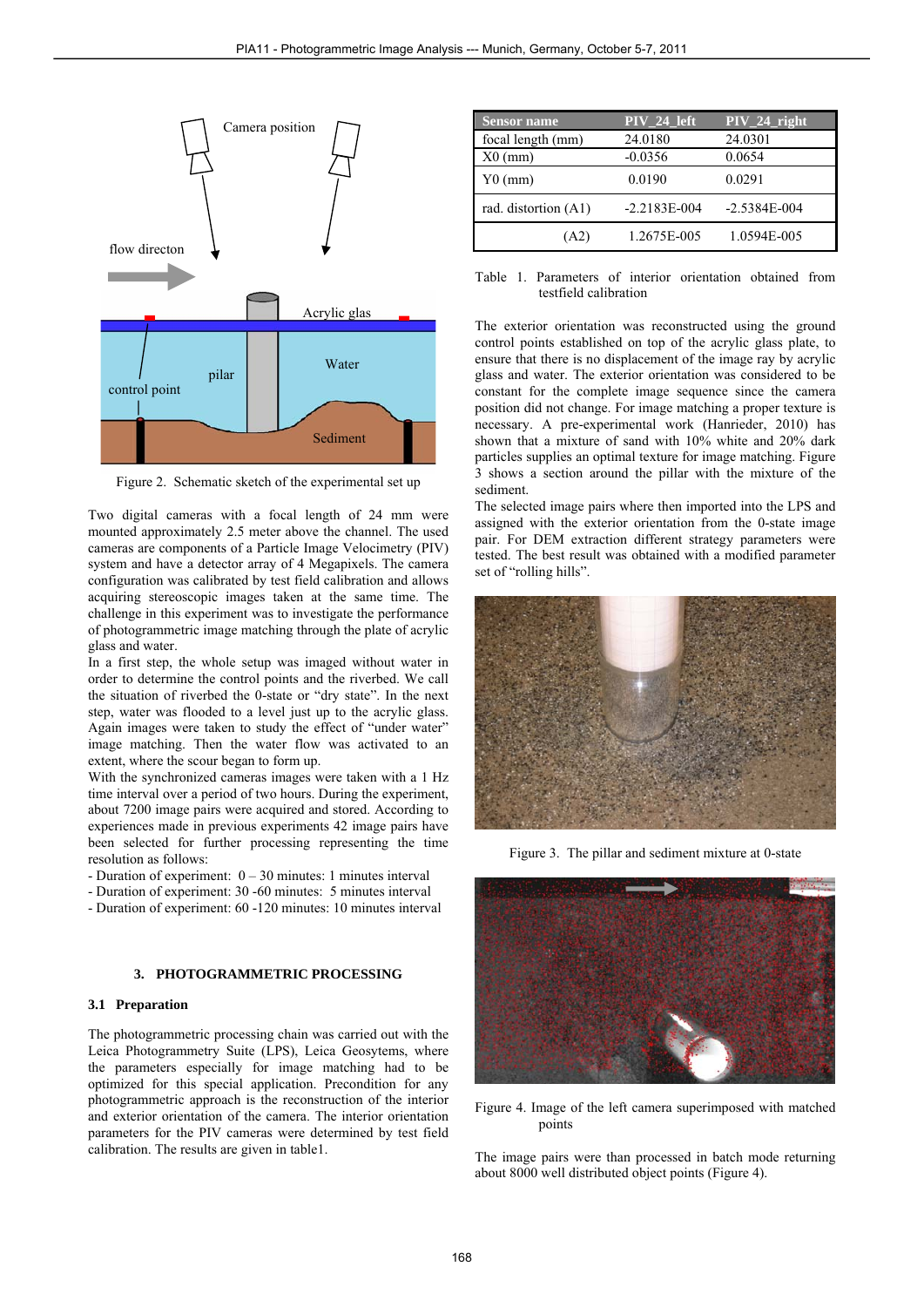The pier itself caused some occlusions and miss matchings in its near surroundings. These areas were cropped in the final DTM in order to avoid errors in the volume calculation.

From this point cloud a regular grid (spacing 10 mm) was generated. These DEM provided the base for further volume calculations to study the sediment transportation. A visualisation of the final DEM (state 119) is given in figure 5.



Figure 5. Perspective view of the DEM (state 119 sec.)

## **3.2 Three media photogrammetry**

As stated before, the special challenge of this project was to consider the fact, that three media are involved. Tracing the ray from the camera position to the object point it first crosses the acrylic glass plate and then enters into the water (Figure 6). The refraction indices of these media are:

- Air 1.0
- Acrylic glass 1.49
- Water 1.33

The effect of different media in close range photogrammetry has been a topic of research during the last decades (Höhle 1971; Wrobel, 1975; Li et al., 1997; Butler et al., 2002; Maas, 2008). Also the under water calibration of cameras was investigated (Fryer and Fraser, 1986)



Figure 6. Three media refraction and point displacement

The set up of the control points within this experiment allows for the computation of the differences between "observed" and "true" points. Since the control points can be measured through air/acryl/water media and their real position is known from the installation, the differences can be calculated (Table 2).

The differences show that the displacement in height is much larger than in planimetry. To compensate the error in this experiment, a rather simple but effective method was applied: The point clouds were transformed by a 7 parameter transformation (shift, rotation, scale), using the five stick points as identical points for the calculation of the transformation parameters. Table 2 shows in the last three columns the residuals at the control points after transformation. This transformation compensates the error at the river bed level, but cannot serve as a rigorous model for the correction of the complete scene.

| Point | Δх      | Δv            | Δz                     | res. x  | res. y  | res. z  |
|-------|---------|---------------|------------------------|---------|---------|---------|
| Nr.   | cm]     | $\mathsf{cm}$ | $\lfloor$ cm $\rfloor$ | [cm]    | cm      | [cm]    |
| 900   | 0.37    | 0,82          | 6.33                   | 0.12    | 0.08    | 0.06    |
| 901   | 0.57    | 0,48          | 6.71                   | $-0.06$ | 0.02    | 0.02    |
| 902   | $-0.25$ | 0,46          | 6.92                   | $-0.04$ | 0.01    | 0.02    |
| 903   | $-0.36$ | 0.89          | 6.97                   | 0.06    | $-0.01$ | 0.02    |
| 904   | 0.16    | 0.99          | 6.59                   | $-0.07$ | $-0.10$ | $-0.08$ |

Table 2. Differences at control points before and after 3D Transformation

# **4. HYDROMECHANICAL ANALYSIS**

The experiment was conducted at 80% of the critical velocity where sediment transport takes place in an undisturbed flow. The DEM give a clear insight in the evolution process of a scour around a cylindrical bridge pier. This three dimensional geometry information over time has hitherto not been published.



Figure 7. DEM after 17 Minutes. Flow is from lower left to upper right.

Figure 7 shows the DEM-after 17 min of the scouring process and differences between state 1019 and state 0. One can see the cut of sediment around the cylinder with its centre at  $(x,y) = (0,0)$ . The grains of sand are being transported by the flow and deposited in the wake of the bridge pier. The scour evolves approximately circularly around the pier and extends to about 5 cm around the cylinder. From the figure one can see that the deepest point is not at the pier front.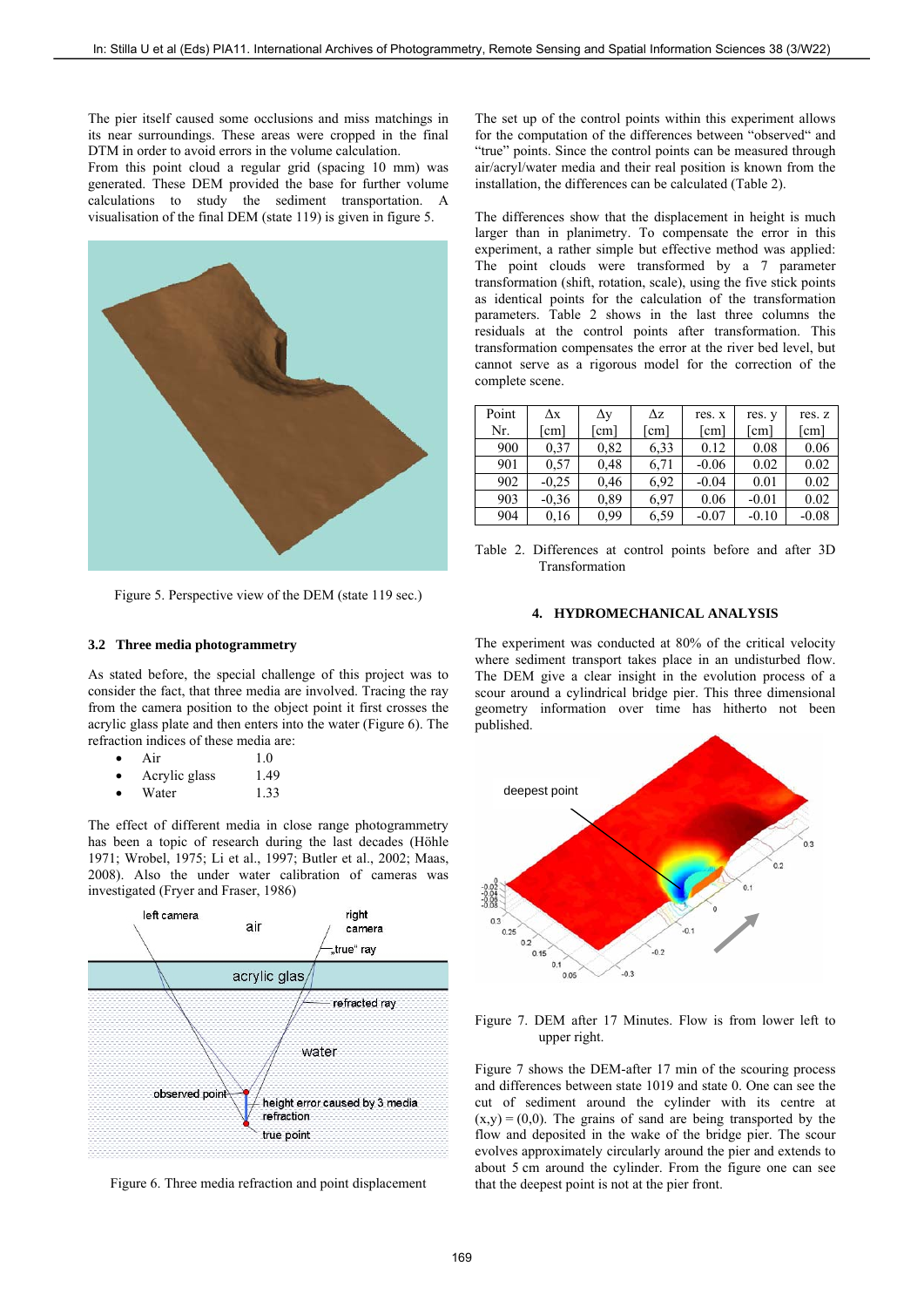

Figure 8. DEM after one hour. Flow is from lower left to upper right.

Figure 8 shows the elevation model one hour after the beginning of the scouring process. The hole has become slightly deeper and wider. The width of the deposition hill corresponds to the width of the scour hole. The end of the hill is approaching the limit of the observation area. In this period of the scouring process the horseshoe vortex system is already stabilizing the geometry. The so called horseshoe vortex system is a characteristic flow structure that evolves around a pier. The current is being deflected downwards by the pier and at the bottom upstream (see Fig. 1) inducing a vortex. This vortex is being transported around the pier before it separates (=horseshoe) and drifts downstream in the wake of the cylinder (Unger and Hager, 2007). Its upward facing component holds the particles at their places so that the slope is steeper than the angle of repose.

The plot shows a growing scour that extends to about 10 cm to the pier front. The deepest point travelled to the pier front and a cut of material can clearly be seen in the wake of the hill. The area of deposition has also increased in time. Its width again corresponds to the width of the scour however its length has increased by about 50% in comparison to the former state. Interestingly the hill foot has been shifted downstream by at least 5 cm.

The transformed and corrected DEM served as input for volume calculation for studying the sediment transportation, especially cut and fill for the selected states representing the sediment movement. One can expect that cut and fill are in the same order such that the mass balance should be nearly zero. The result of the volume calculation is represented graphically in Figure 9.

It shows a positive mass balance over the duration of the experiment. At the beginning (state  $0 -$  state 119) there is a rather large discrepancy. However, Figures 7 and 8 show a clear positive deposition in the remote areas, which can have its origin in general transport in the undisturbed flow.



Figure 9. Cut/fill and mass balance during scour development

This effect explains the offset of the mass balance that is applied right at the beginning. However, the mass balance reaches a maximum after one hour and decreases to the end of the experiment. In between 2500 s and 7000 s the mass gain/loss diminishes nearly as expected. The mass decreases after about 7000 s as the more and more particles are transported out of the observation area (see above). However, the mass gain cannot be explained physically, so that further investigations have to be carried out.

# **5. CONCLUSION AND OUTLOOK**

A first insight has been given into the three dimensional time dependent evolution of a scour hole around a cylindrical bridge pier. The highly resolved DEMs can help to explain the complex flow structures that are evolving in such situations. However, the data has to be validated more thoroughly in order to fulfil the requirement of a conservative mass balance. A first approach would take the impact of ray distortion on the elevation model into account. A correction algorithm that uses control points at different levels will be applied.

For continuing former investigations of a single camera setup (Pfleger, 2010) a particle tracking algorithm can be applied to monitor the movement of the grains within these image sequences. First results of the vector field are promising as shown in Figure 10.



Figure 10. Visualization of tracked particles